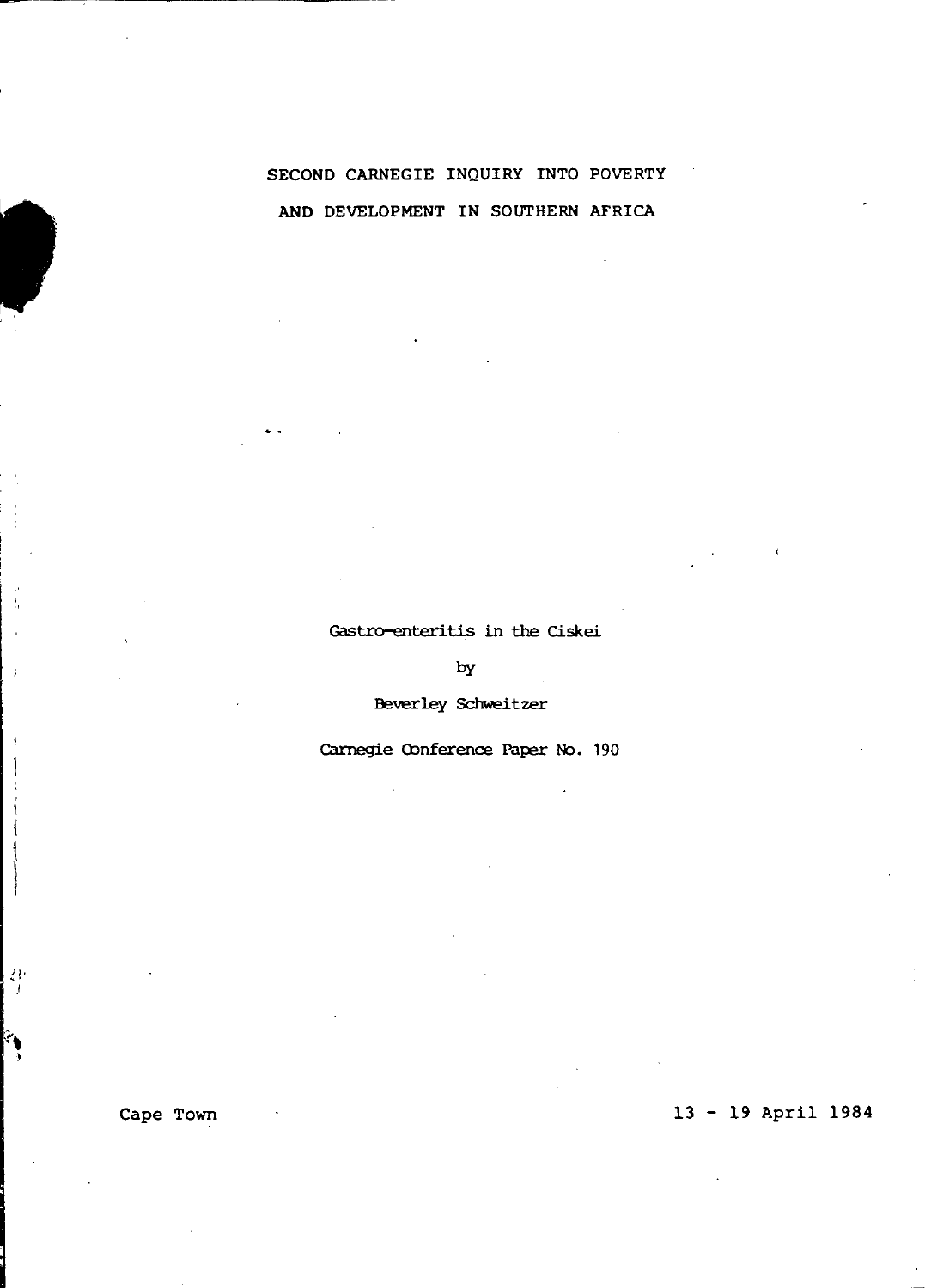;'  $\frac{\partial f}{\partial x^2}$ 

P)

## ISBN 0 7992 0733 0

ř,

Ź

i.<br>G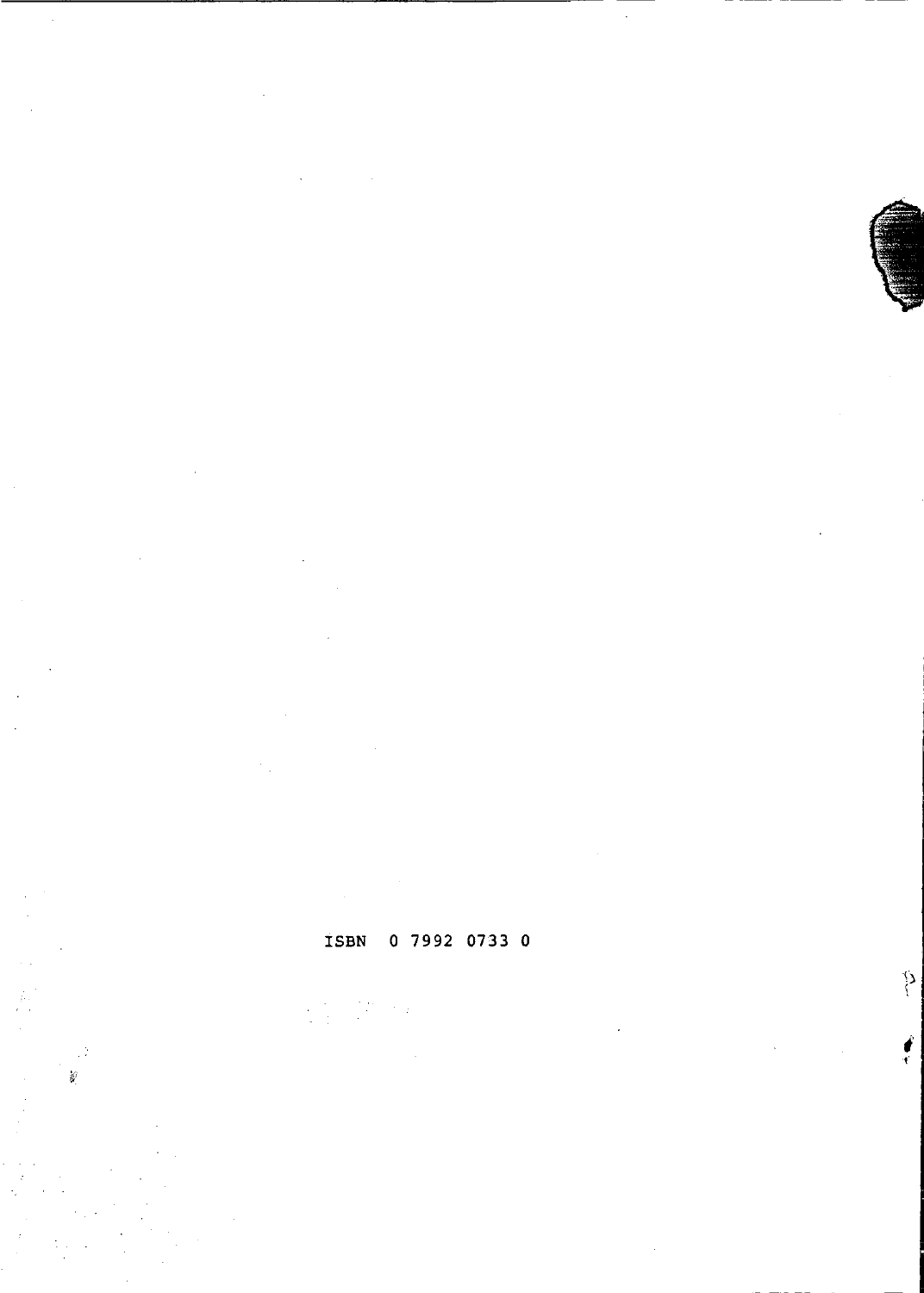#### Introduction

Gastro-enteritis is the second most common cause of death in Blacks in South Africa.The urban mortality due to Gastro-enteritis has been estimated to be 86 per 100 000. (Dept. of stats. Report on Bantu deaths in selected magisterial districts 1976). The vast majority of these deaths are in young children.

At Cecilia Makiwane Hospital 17.6% (884) of paediatric admissions (July 1981 to June 1982) were for Gastro-enteritis. Of these 3% died and it is thought that for every child that dies in hospital many more die in the community. '

Cecilia Makiwane Hospital is the only hospital in Mdantsane - a township of about 500 000 people. It also serves the surrounding rural areas and acts as a referral centre for other hospitals in the Ciskei. The hospital has 1000 in-patients and employs 60 doctors including army doctors. The population served are mainly Xhosa speaking.

#### Methodology

 $\rightarrow$ 

 $\Delta$ 

This is an analytic retrospective study. The samples are hospital based cluster samples. The gastro group included all children under three years of age admitted to the hospital requiring intravenous rehydration because of gastro-enteritis during specific periods of time in December 1982 and January 1983. The control group consisted of children. under three years of age. admitted over the same time periods for reasons other than gastro. Most of the controls were admitted for respiratory tract infections.

Data was obtained by interviewing the guardian admitted with the child, using a questionaire requiring both yes or no and descriptive answers. Interviews were conducted by the author  $\&$  or one of the five members of hospital staff assisting in the study. The interviews took place in the ward and answers were not corrected however wrong we thought them to be.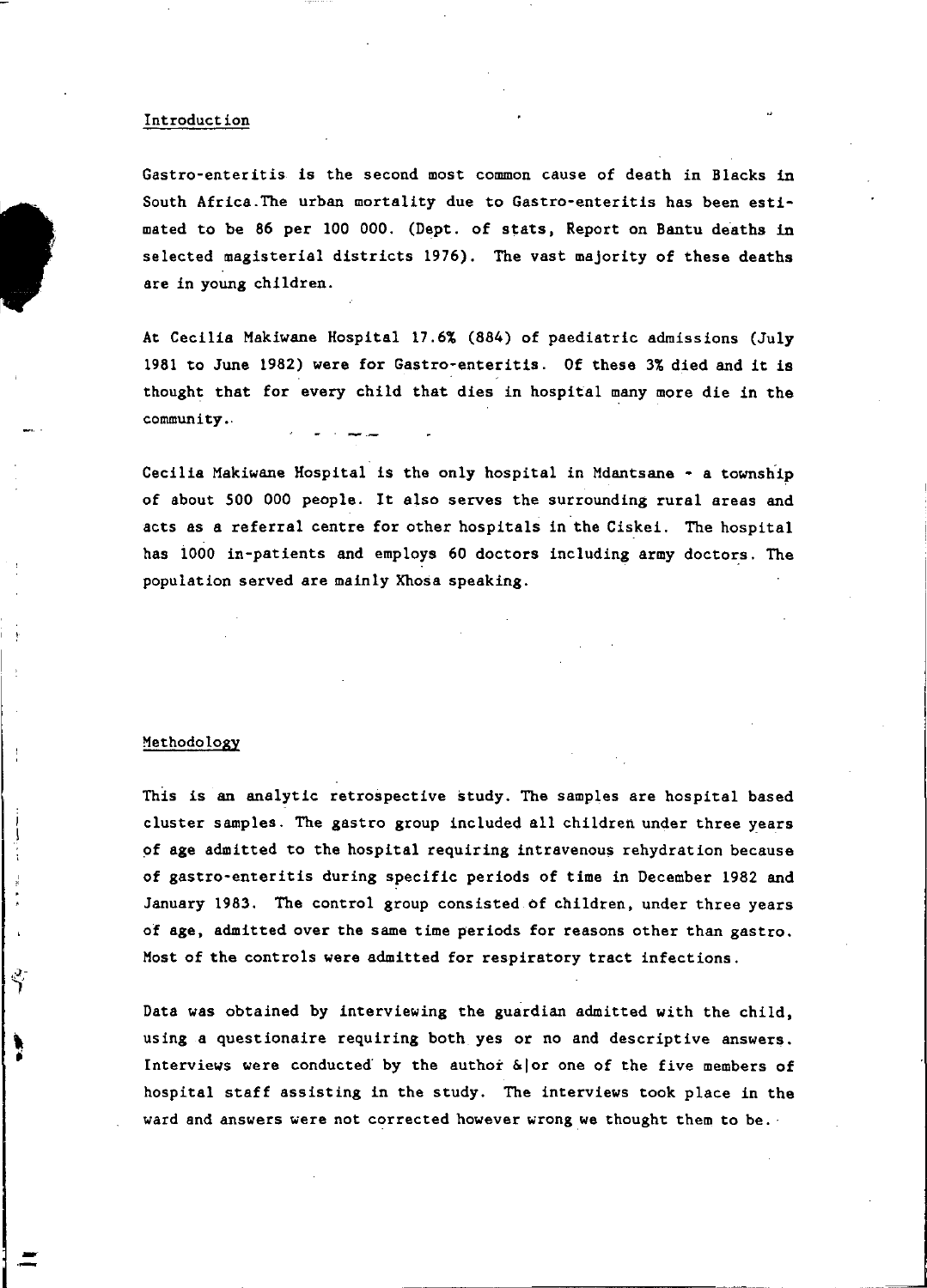The results were analysed for statistically significant differences by calculating chi squareson simple 2x2 or 3x2 tables. Values of P<O.05 were taken as significant.

#### Limitations of the Study

The sample is biased by being hospital based. Poorer people associate the hospital with being asked for money and may thus avoid it and people who live at a distance from the hospital are less likely to use it

We asked 6 people who had lost children the place of death and found that 5 out of 6 had died at home as opposed to in hospital. The sample is too small to be generalizable, but does suggest that more children die in the community than in the hospital.

Having a hospital based control group means that we are comparing two groups of sick children and thus factors associated with the control group are not to be associated with good health, but simply with a decreased. risk of gastro-enteritis.

Spontanaity of answers may have been affected by lack of privacy in the ward during interviews and the official uniforms of the interviewers, but this is not thought to be of enough significance to invalidate the findings.

> S  $\mathfrak{c}$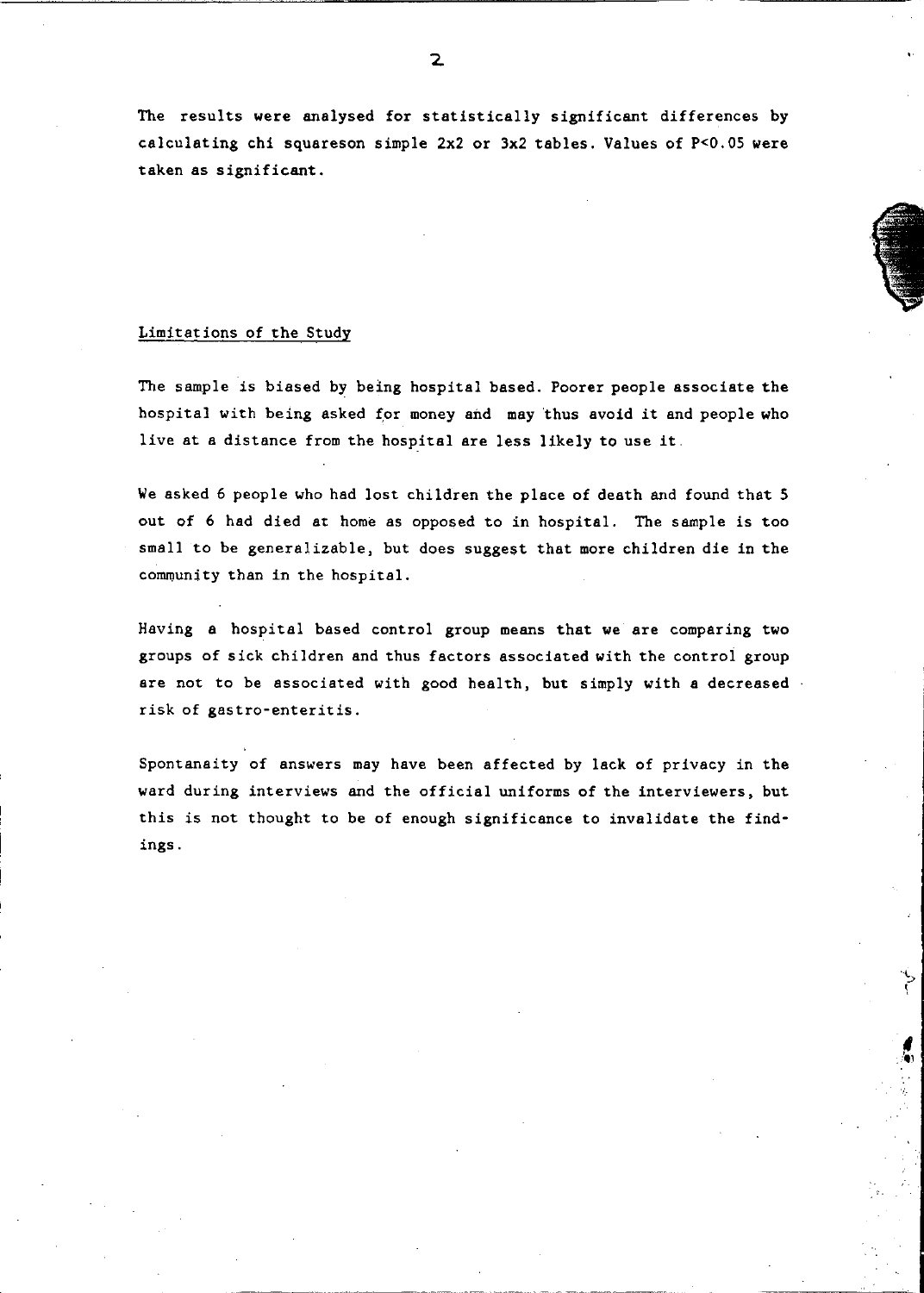### Results and Findings

#### Nutrition

Ņ

The following are weights on admission to hospital and exclude babies less than one ,month old.

#### Table of Weights for Ages

|                        |         | Under third centile Over third centile Total |    |  |
|------------------------|---------|----------------------------------------------|----|--|
| Gastro babies 48 (53%) |         | 42 (47%)                                     | 90 |  |
| Controls               | 20(442) | 25 (56%)                                     | 45 |  |
|                        |         |                                              |    |  |

#### Chi squared  $=0.948$  0.10 < P < 0.5

Two control children whose weights were not recorded were excluded 'from this analysis. Kore of the gastro children than of the control children seem to have been severely underweight for their age, but the weights of. the gastro children - on average 5% dehydrated have not been corrected for dehydration. The difference in weights for ages is not significant at the 51 level. but it is significant at the 10% level & a larger study that included nore children might show a difference that was significant at a 51 level. A comparison of the weights for ages of all children over the age of one month admitted to the hospital over a one year period again showed no significant difference between those admitted for gastro-enteritis and the paediatric admissions' as a whole. One must also take into account that the controls Were part of a hospital population - many suffering from debilitating diseases or malnutrition.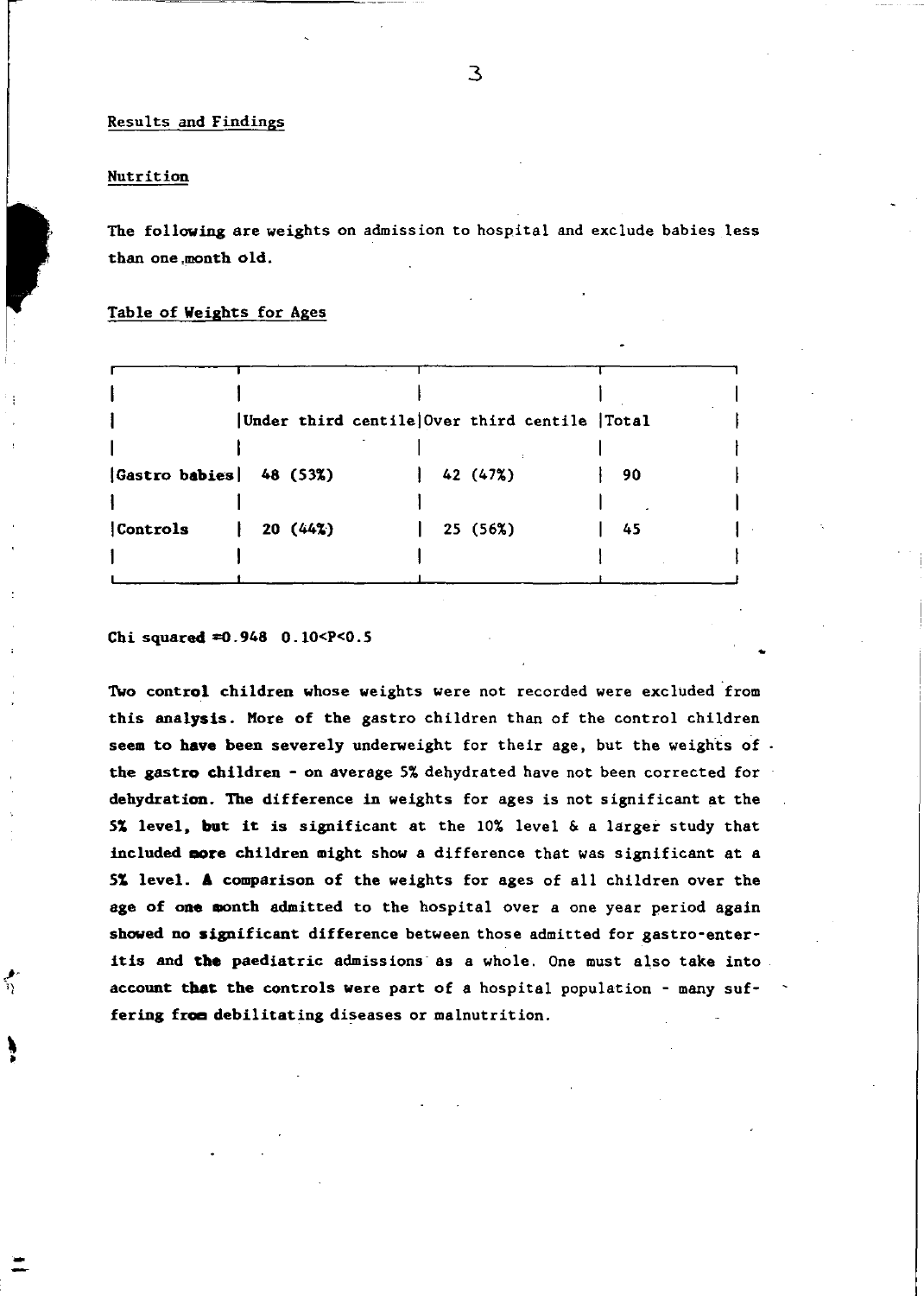#### Breast Feeding

Babies were divided into three groups - those who were entirely breast fed, those who were partially breast fed and supplemented by' powdered milk, fresh milk or amaas, and those who were not breast fed at all.

#### Table comparing Breast feeding practises

|  | Entirely Partially Not   Total          |      |
|--|-----------------------------------------|------|
|  | Gastro   5 (6%)   28 (31%)   57 (63%)   | - 90 |
|  | [Control   4 (9%)   16 (34%)   27 (57%) | - 47 |
|  |                                         |      |

• Complete or partial breast feeding compared to no breast feeding. *F-O.439*  P>q.50

Completely breast fed compared to partial or no breast feeding.  $x=0.451$ P>0;5.

There is no significant difference between gastro and control groups with regard to breast feeding entirely, partially or not at all.

There was also no significant difference between the number of gastros and controls who had never been breast fed.

Reasons given for supplementing breast milk were that the mother worked during the day or believed that the child would grow faster if breast milk was supplemented. Reasons given for having stopped breast feeding were often dubious:- The baby did not like breast ailk.or refused to suck. A few mothers had been told that breast milk was bad for their babies.

When asked about the ideal diet for a baby under one year, most mothers mentioned a particular brand of formula feed - the more expensive it was, the more status it was given. However, when directly asked which is preferable - breast milk or powdered milk, the vast majority said breast milk.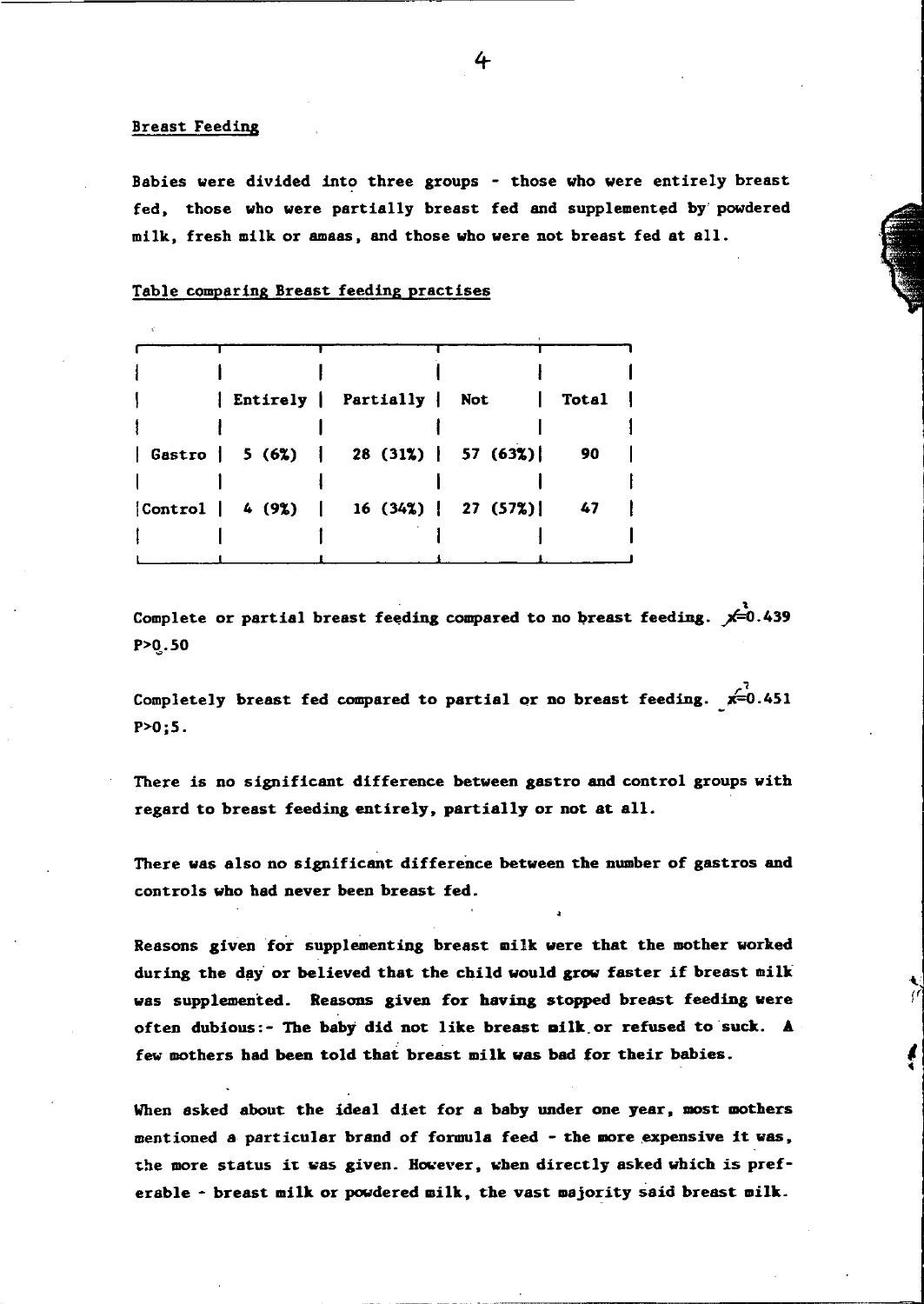Reasons given for using formula feeds were  $:$   $\cdot$  'It makes the baby big and fat'; 'It is like mothers milk'; 'It is stronger than breast milk'; 'It has medicine in it' - This demonstrates the influence that formula feed advertising has had.

When asked the ideal diet for a child under one year, given ideal circumstances - enough money, time, etc, the foods mentioned were invariably different from, and more nutritious than, the foods actually given. Many mentioned eggs and vegetables. Processed cereals - Nestum and Cerelac were high on the list. The most common weaning foods actually used were 'umvumbo' - crumbled bread and amaas; 'inembe' - flour roasted till brown and then steamed with salt and sugar. 'Nomvubo' - amaas and mealie-meal was used to a lesser extent.

Powdered milk was often overdiluted or ran out and the child given black tea, glucose water, or plain water. Grandparents seem to be the greatest sources of advice in the feeding of their grandchildren.

#### Support from Fathers and from Clinics.

,

 $\tilde{\phantom{a}}$  $\mathcal{Y}$ 

ì

There was no significant difference between gastro and control groups with regard to paternal support. In total 46% of fathers were not supporting their children - either because they were not working or because they had 'deserted' .

There was also no significant difference between the two groups with regard to receiving free or partially subsidised milk from the clinics. 26% of the total were receiving milk from the clinics. Partially or entirely subsidised milk is given to children who are malnourished or have particular social problems. Children entitled to milk did not always get it - either the milk had run out at the clinic or the guardian could not get to the clinic to fetch it.

 $\varsigma$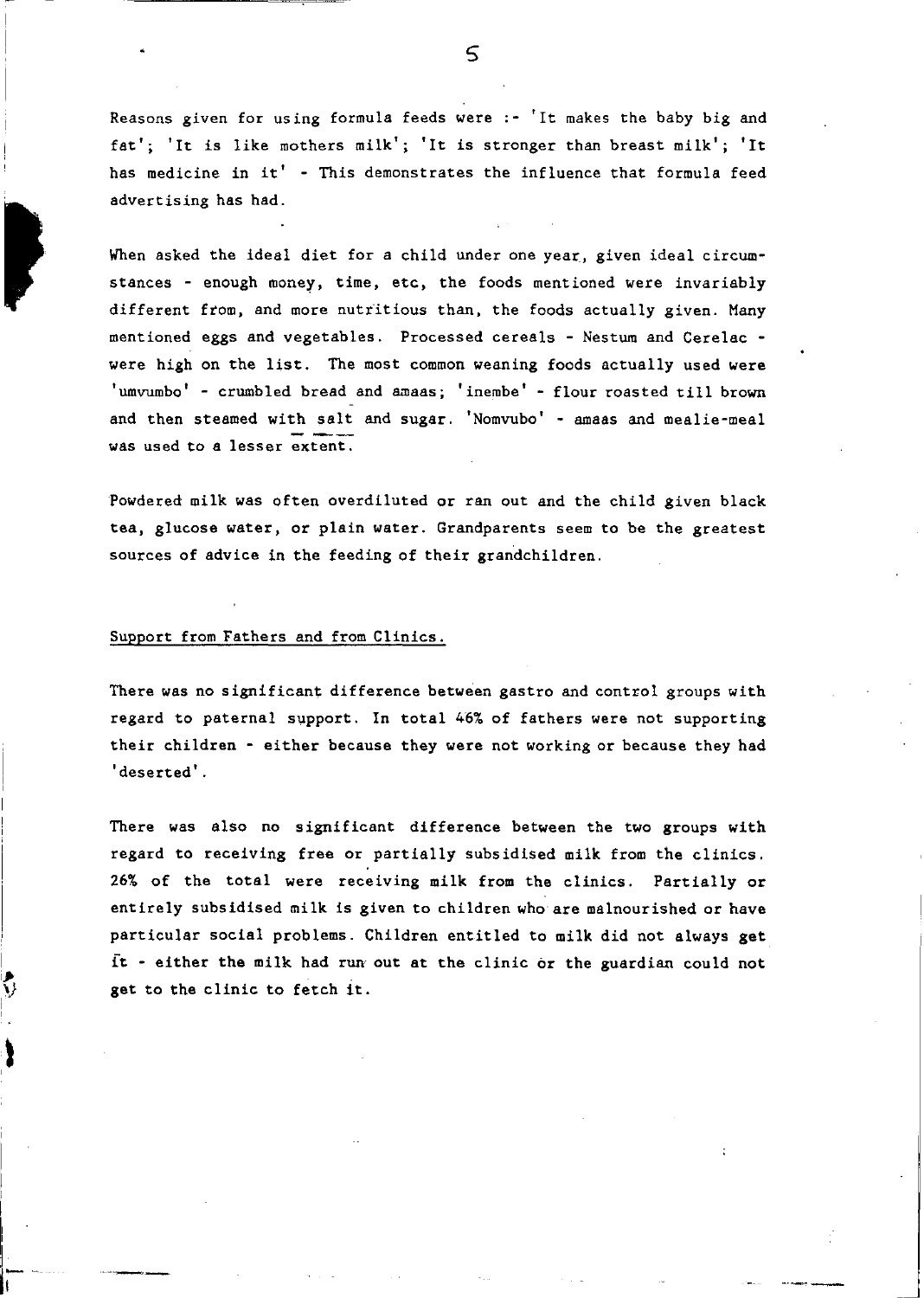#### Hygiene

Almost all the mothers said that they washed their hands in the morning  $\&$ | or after coming from the toilet  $\&$ | or after changing a nappy  $\&$ | or before preparing food. This shows that the knowledge of hygiene is present, however if all one's water is fetched by bucket from a river or dam, as it is in 34% of those who prepare milk for their children, It is unlikely that it will be used to wash hands which seem clean.

#### Water Supply

There was no significant difference between gastro and control groups with regard to a piped water supply. 61% of the entire sample had piped water, 20% obtained water from a river, 12% from a bore hole or dam and 8% were not asked the question as they did not use water to mix milk for their babies. However, of those with access to taps, significantly fewer of the gastro sample had taps inside their homes. This means that although the water supply was just as clean in the gastro group as in the control group, it was less accessable in the gastro group. People would therefore use less of it as it had to be carried in buckets from the community tap to the house. It would thus seem that quantity or availability of water is more important than quality.

|         |    | Tap inside   Tap outside   Total with taps |
|---------|----|--------------------------------------------|
| Gastro  | 25 | 30                                         |
| Control |    | 15                                         |
|         |    |                                            |

, t'J~

*,t,* 

Table comparing position of Taps.

Chi squared =  $4,60$  P<0.05.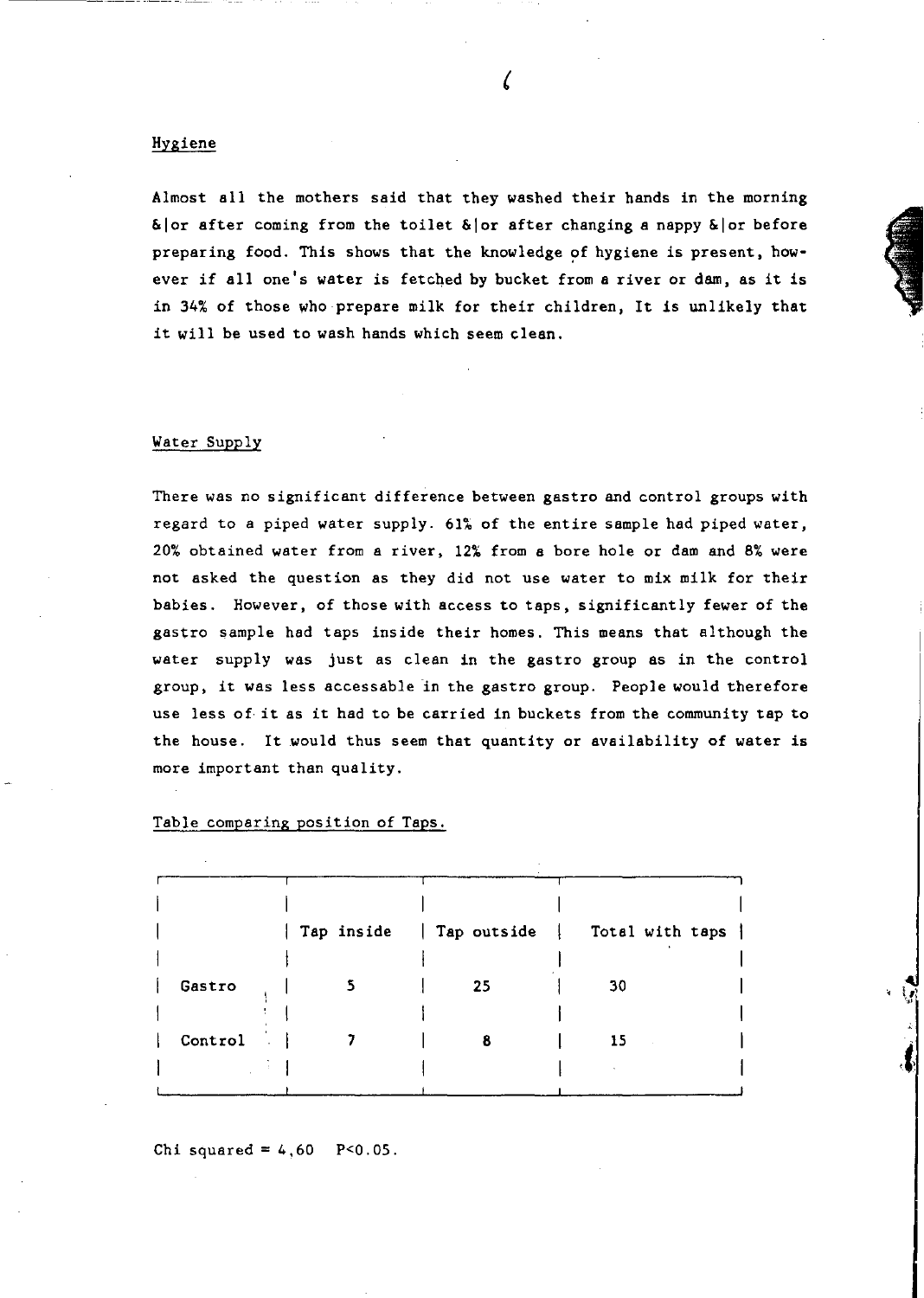#### Toilets

The toilet facilities of the gastro children's house-holds were significantly poorer than those of the controls. Gastro house-holds were more likely to have no toilets.

|                                                 | Flushable   No toilet | Total |  |
|-------------------------------------------------|-----------------------|-------|--|
| or Pit                                          |                       |       |  |
|                                                 |                       |       |  |
| Gastro $-$   74 (82%)   16 (18%)                |                       | 90    |  |
|                                                 |                       |       |  |
| $\vert$ Control $\vert$ 43 (91%) $\vert$ 4 (9%) |                       | 47    |  |
|                                                 |                       |       |  |
|                                                 |                       |       |  |

Chi squared=4. 403 O. 02<P<0. 05

Of those who had toilets there was no significant difference between the number of flushable and pit toilets in the two groups.

#### Previous Health

There was no significant difference between the two groups as to whether or not the children had had gastro-enteritis previosly. However the gastro children had an increased frequency of previous attacks. The attack with which they were presenting at the time of the survey was not included.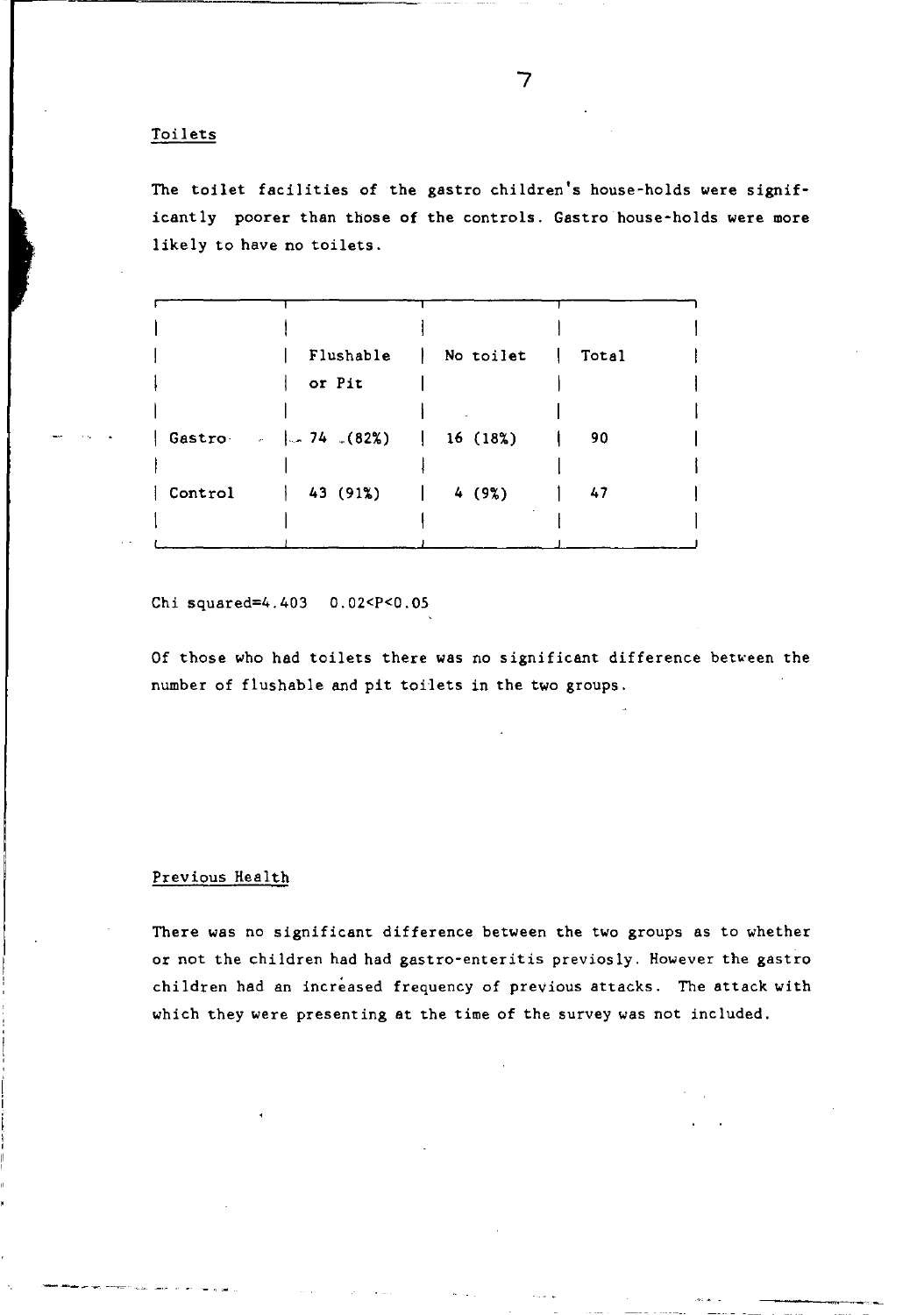#### Average Frequency of Gastro-enteritis

|         |  |                                                  | $\Box$ More than   Less than   Total with past  <br>  once per year   once per year   Gastro-enteritis |
|---------|--|--------------------------------------------------|--------------------------------------------------------------------------------------------------------|
| Gastro  |  | $15(79\%)$ $4(21\%)$                             | - 19                                                                                                   |
| Control |  | $\begin{bmatrix} 2 & 20\% \end{bmatrix}$ 8 (80%) | $\begin{array}{ccc} & 1 & 10 \end{array}$                                                              |

Chi squared =  $9.38$  0.001 <  $P$  < 0.01

#### Death Rate amongst Siblings

This was calculated as total number of siblings that had died, divided by total number of Siblings in the sample. There was no significant difference between the death rates in the two groups.

#### Sibling Death Rate

| Gastro  | $13/135$ (9.6%) |        |   |
|---------|-----------------|--------|---|
|         |                 |        |   |
| Control | 13/64           | (4.7%) | ł |
|         |                 |        |   |
|         |                 |        |   |

Chi squared =  $1.434$  0.10 < P < 0.50

The average number of children per family differed from 3 in the control group to 3.5 in the gastro group which is not significant. Children with gastro-enteritis had not had significantly more infections over the three months prior to admission compared to the control group. 59~ of the gastro babies had concomitant infections. The commonest being Otitis Media (Ear ,infection) ,respiratory infections, Thrush and skin infections.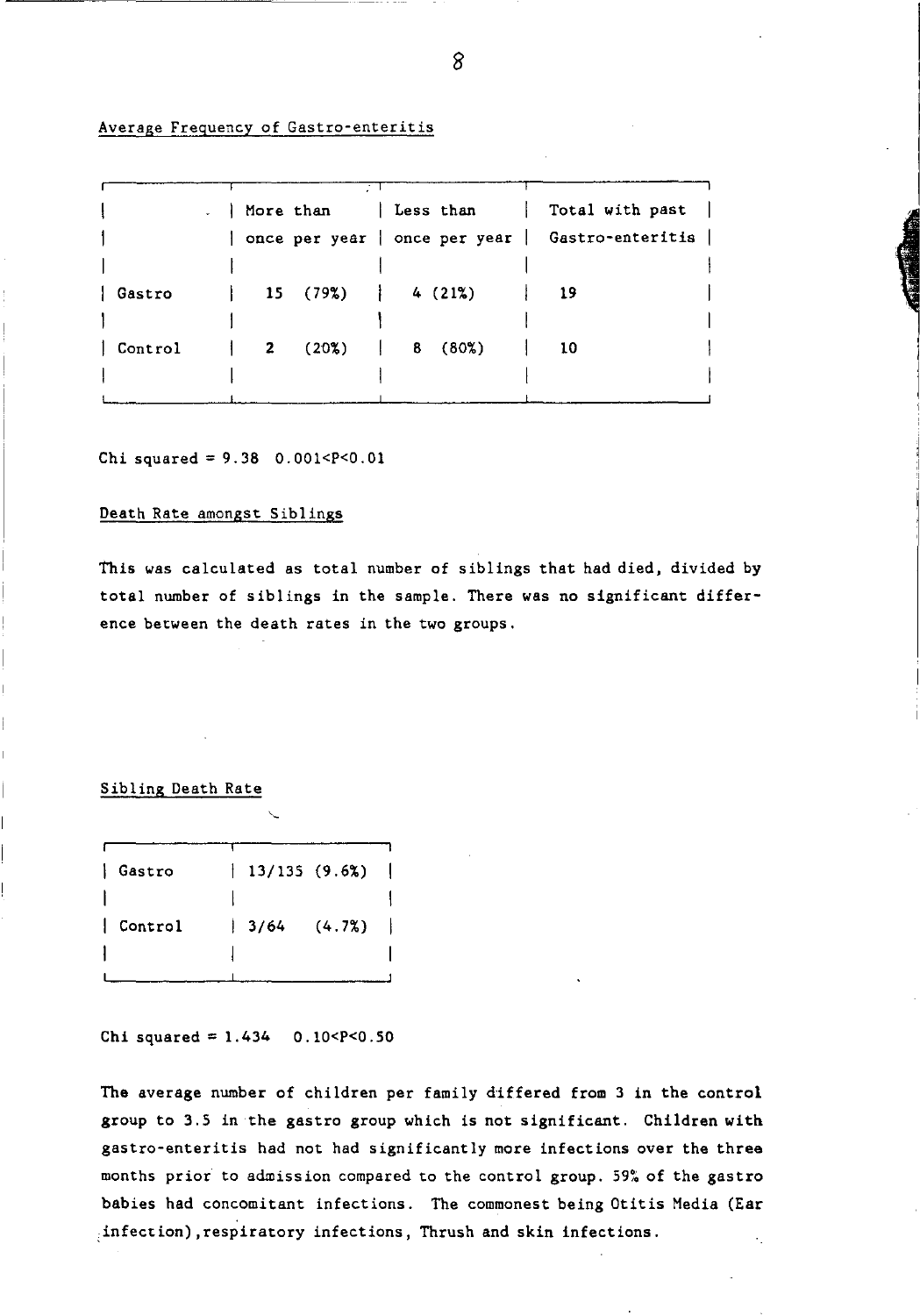#### Action Sought when Child fell III with Diarrhoea

Fourty percent of guardians said that they had tried to treat the baby themselves before seeking help from Western medical services. 23% of gastro babies had been given enemas. This is more than likely an underestimation. ~ Host interviewees being aware of western medicine's attitude towards traditional medicine. Host of the enemas given were soapy water - Sunlight or 'blue soap' being used. One third were herbal and one was salt water.

#### Types of Enemas given

|   | Soap                                  |   | 11 (52%) |  |
|---|---------------------------------------|---|----------|--|
|   | <b>Herbal</b>                         | 7 | (33%)    |  |
| ı | Salt water                            | 1 | (5%)     |  |
|   | $\vert$ Not specified $\vert$ 2 (10%) |   |          |  |
|   |                                       |   |          |  |
|   |                                       |   |          |  |

9% of gastro babies had been given half strength Darrows solution obtained from the clinic for a previous attack or for use in case of an attack. Western medicines such as Aspirin, Panado and vitamin syrup had been given to 7% of the gastro babies. Three gastro babies had received salted water orally - Most likely misinterpretted homemade Darrows or a compromise - salt being cheaper than sugar.

Home treatment given to babies with gastro-enteritis

| Darrows             | 8  | (9%)     |  |
|---------------------|----|----------|--|
| Other fluid         | з  | (3x)     |  |
| Change in diet      | 0  |          |  |
| <b>Western meds</b> | 6  | (72)     |  |
| Enemas              |    | 21 (23%) |  |
| Total               | 37 |          |  |
|                     |    |          |  |
|                     |    |          |  |

For the majority the first line of Western treatment was the clinic. Most of the babies reffered from the clinics had been given Darrows orally, but

۹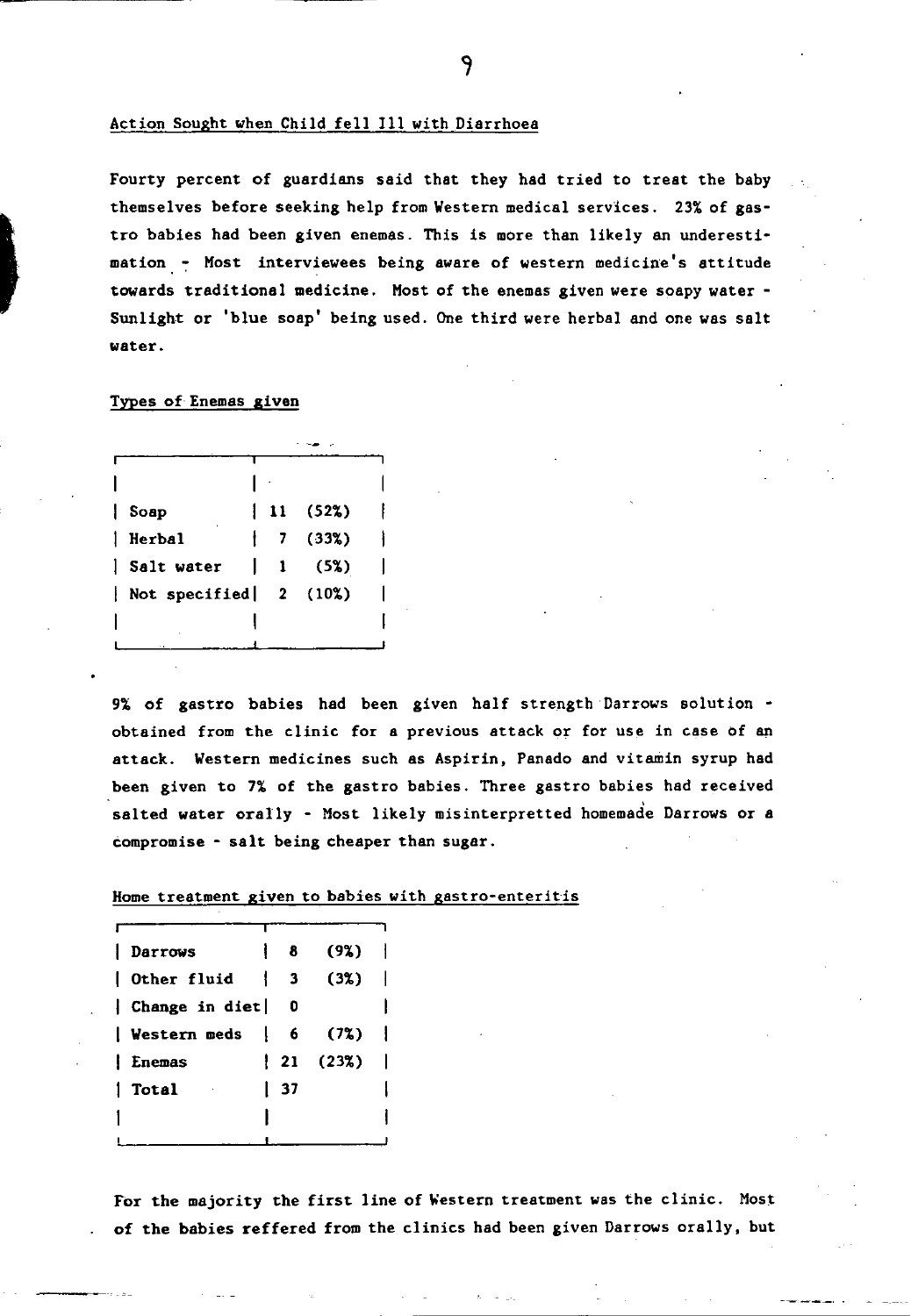only a few had been put onto intra-venous drips. Thirty percent came straight to the hospital, and four percent went to a private doctor first.

 $\cdots$ 

 $\sim 10$ 

 $\ddot{\phantom{0}}$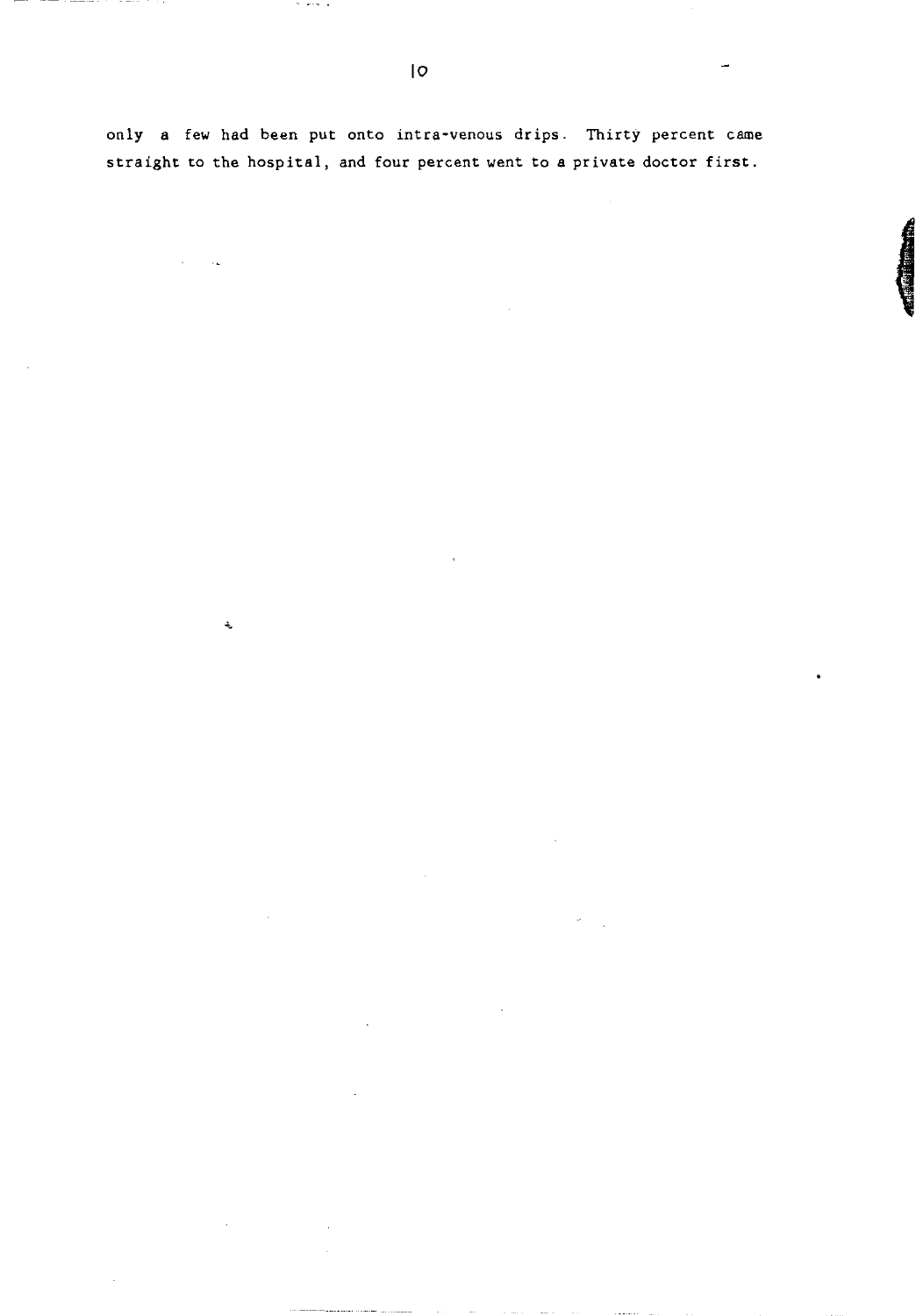#### Discussion

Toilets, of any type, have proved their worth - they are more than just pleasing to Western aesthetics, they have a role in preventing the spread of faecally-transmitted disease. It is important when encouraging'communities to build them that they realise this, or, as has happened before, they may be built purely to pacify health workers and not actually used.

The importance of quantity or availability of water over quality has been shown. When asked what they could do to make water clean for drinking, almost all mothers said that they boiled it, some knew that adding  $Jik'$ purified it. It is not good enough to have piped water if people still have to carry it to their homes in buckets - people are then limited to the amount that they can carry. It also means that although they may obtain water from a piped supply, in effect once the water enters the home it becomes stagnant. It lies around in the bucket and the same water may be used for any number of reasons.

The fact that the gastro group had had more frequent previous episodes of gastro-enteritis enhances the validity of these results i. e. we are not dealing with chance events, but a group of children more predisposed to the disease for whatever reason. This means that children admitted for gastro form an at risk group for developing gastro at a later stage and it is thus important that their circumstances be investigated and their care-takers given appropriate advice. Our experience with incorrectly made-up home oral rehydrationfluid emphasizes that anything taught as health education needs to be well taught.

It was surprising to find no significant difference between the number of children being bottle fed in 'the two groups, One expects breast fed babies to have less gastro-enteritis as breast milk contains antibodies and as it needs no preparation it has less chance of being contaminated. '!

A likely explanation is that the 'squalid conditions in which these children live are such that the potentially increased risk of infection due to bottle feeding is in fact negligible. i.e. children living in such unhygienic conditions with poor water and toilet facilities have so many. potential sources of infection that bottle feeding will not make a significant difference to their getting gastro-enteritis. It is only as conditions improve above a certain level 'that bottle feeding adds s'ignificarit risk.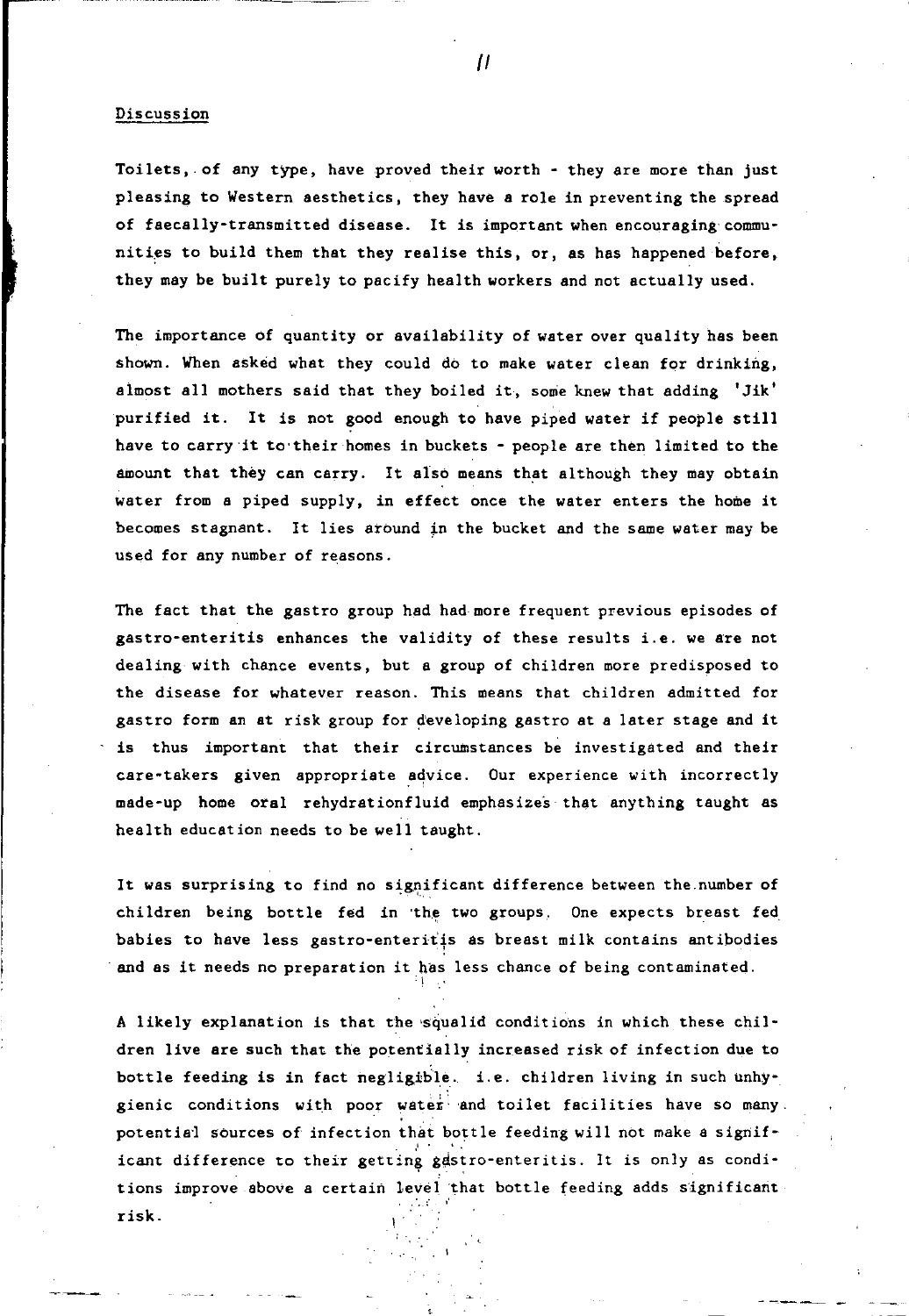The dangers of enemas (They exaccerbate the fluid loss) needs to be made known. I feel that once mothers have knowledge of alternative ways of dealing with gastro-entritis - Darrows or home-made oral rehydration - the use of enemas will fade.

Clinics, being the first line of Western treatment sought in the majority of cases deserve some attention. The hospital has nineteen clinics in the areas it serves. These are staffed by sisters and nurses, who have not had any special training as 'Primary Health Care Nurses', and they are visited once a month by a doctor. Treatment with oral rehydration by the clinics is very important, but may be inadequate in children who have severe diarrhoea andlor vomiting and in those where there will be any delay in reaching a hospital. Thus any sister working in a clinic should be competant in putting up intra-venous lines in children.

The general problems of the community are complex. Most mothers knew about good diets for their children, but lack of money prevented them from implementing these diets; They know about home and personal hygiene, but inaccessability of water makes it difficult to put into practise; they answer that breast milk is superior, but the need to return to work which offers no child care facilities, or the pressure of formula feed advertising forces bottle-feeding.

#### Conclusions

This study has shown, with statistical evidence, that factors associated with gastro-enteritis as opposed to other diseases of children requiring hospitalization, include:

- Lack of toilets
- Lack of taps inside homes
- More frequent previous attacks of gastro-enteritis.

We have also gained some insight into the problems of the community in general and how they are dealt with.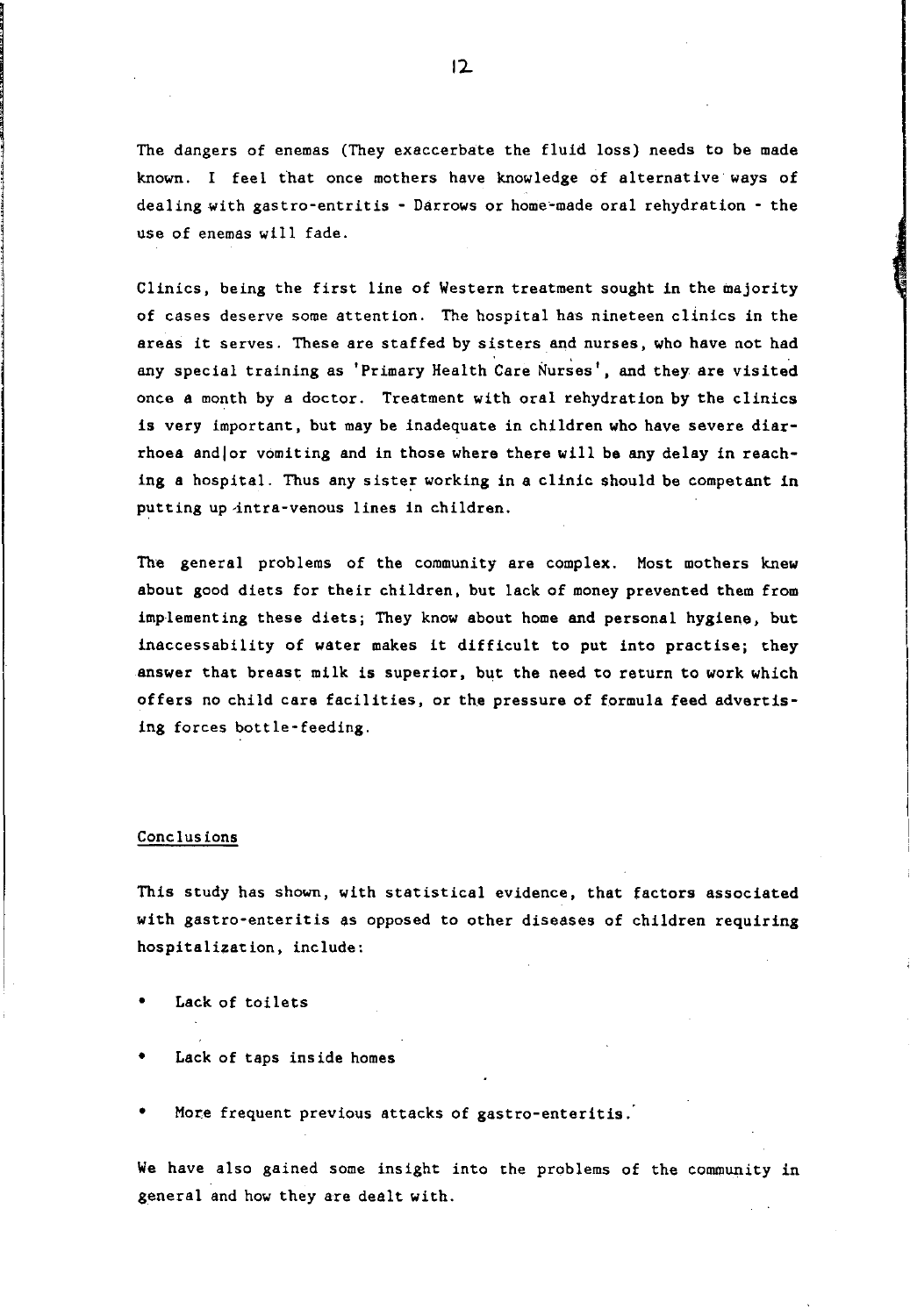#### Acknowledgements.

I would like to thank:-

-Trudi Thomas, who had the idea, drew up the survey and invited me to conduct the project.

-The guardians, each of whom persevered through 150 questions.

-The interpreters who enabled me to understand the answers - Nurse Tile, Nurse Bisiwe, Patience, Margaret & Vuyiswa.

"Dr Dave Power for his interest in the. project.

-Tim Wilson who taught me a lot and even proved to me, despite my disbelief, that statistics can be simple and computers are approachable.

----------- ~ ~ -~~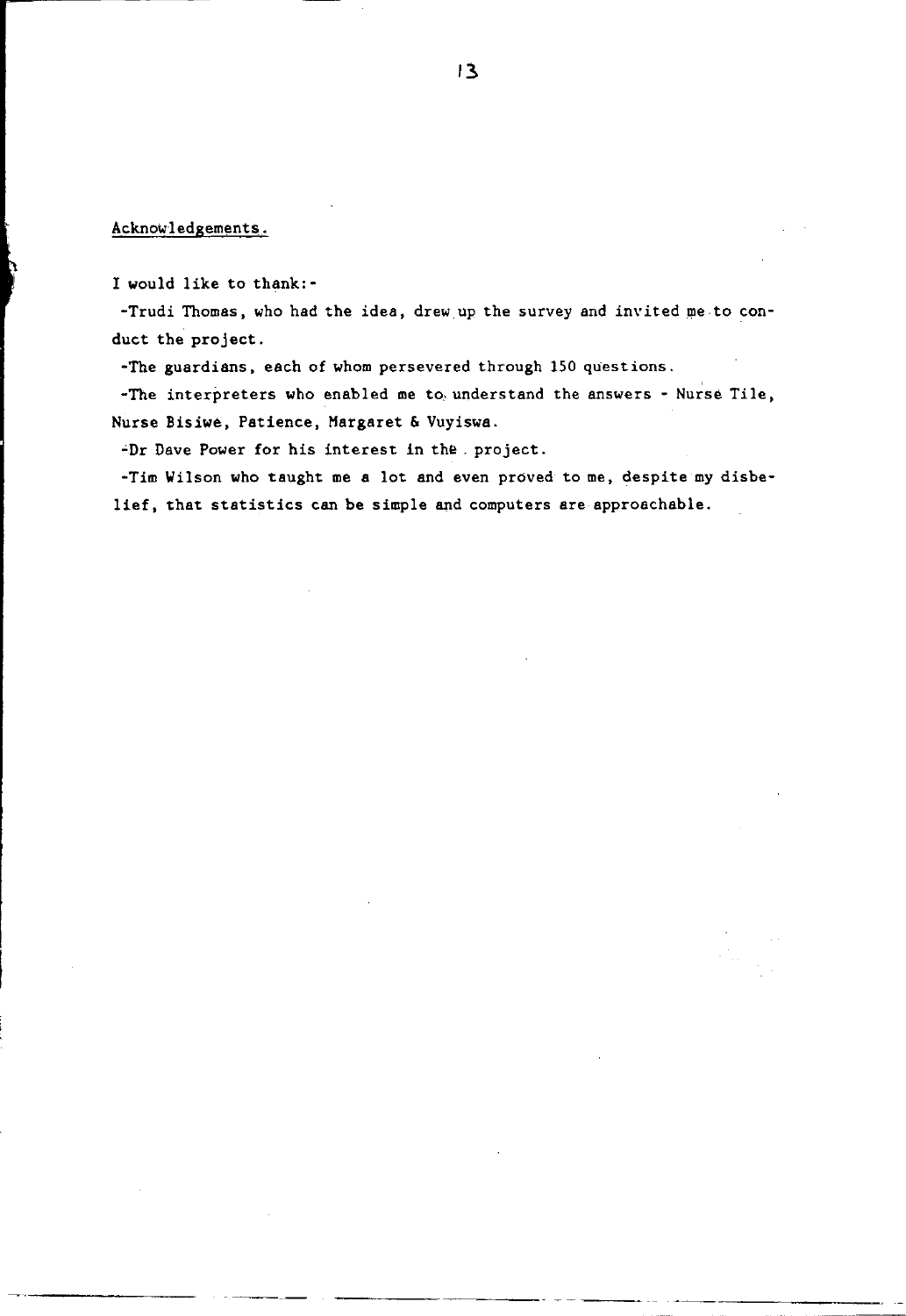Appendix

# Presenting Complaints of the Control Group. (1982)

| Pneumonia           | 14             |  |
|---------------------|----------------|--|
| Bronchitis          |                |  |
| Bronchiolitis       | 7              |  |
| Nutritional         | 6              |  |
| <b>Otitis Media</b> | 4              |  |
| Measles Pneumonia   | 4              |  |
| Mild Gastro         | 3              |  |
| Poison Ingestion    | $\overline{2}$ |  |
| Thrush              | 2              |  |
| Worms               | $\overline{2}$ |  |
| Thrush              | $\overline{2}$ |  |
| TB Contact          | 1              |  |
| Rash                | 1              |  |
| Fits                | 1              |  |
| Social              | 1              |  |
| Cardiac Murmur      | 1              |  |
| Ricketts            | 1              |  |
| Scabies             | 1              |  |
| Conjunctivitis      | 1              |  |
| Pharyngitis         | 1              |  |
| Delayed             |                |  |
| Milestones          | 1              |  |
| Sores in mouth      | 1              |  |
|                     |                |  |
|                     |                |  |

 $\mathbf{f}$